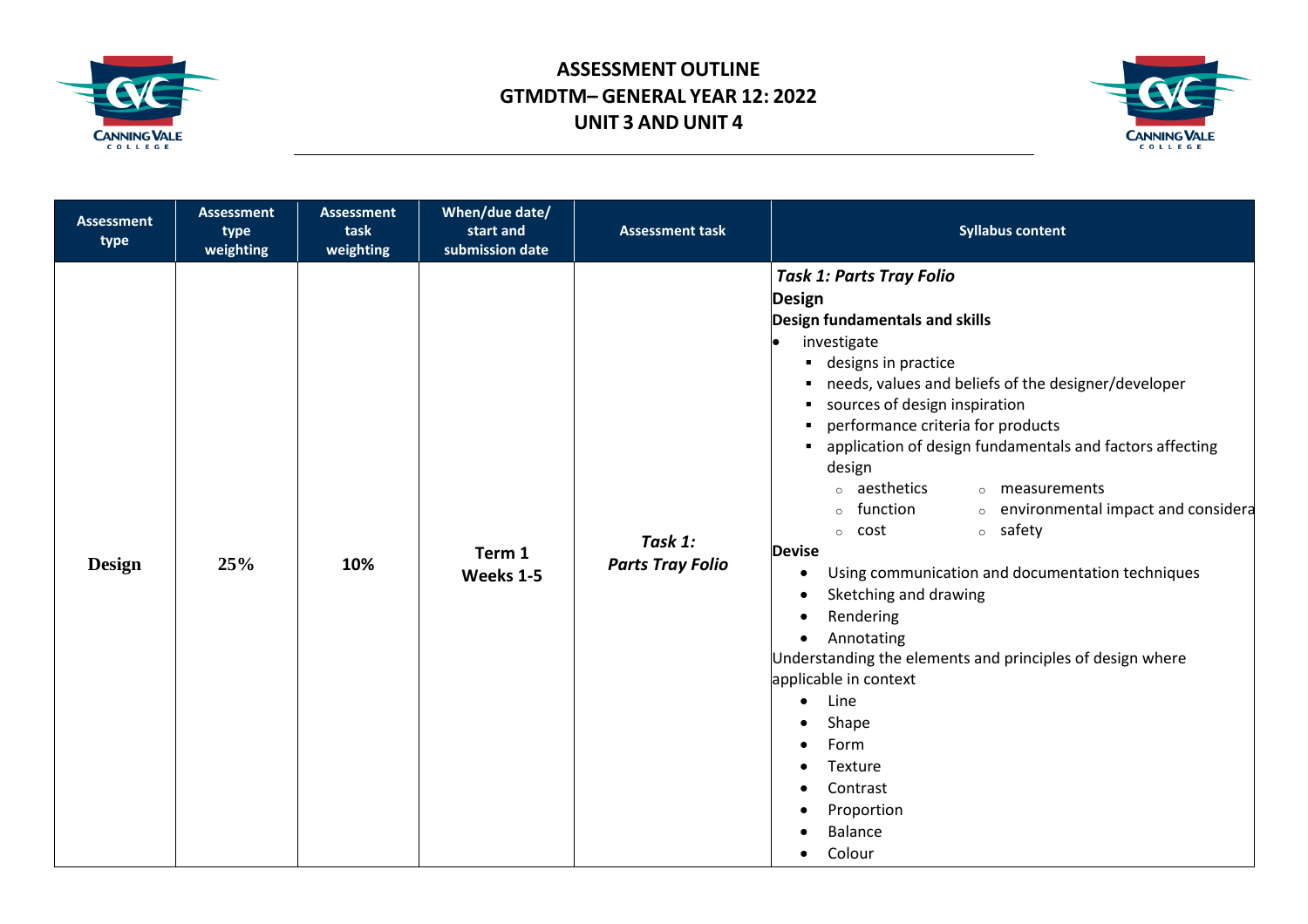



| Rapid concept development techniques to generate design<br>ideas and concepts<br>Final design concept using design brief and performance<br>$\bullet$<br>criteria<br>Review of best idea using design brief and performance<br>criteria<br>Design solution<br>$\bullet$ |
|-------------------------------------------------------------------------------------------------------------------------------------------------------------------------------------------------------------------------------------------------------------------------|
| Develop best concept using annotated hand or computer<br>generated graphics (front, back views and detailed sketches<br>as necessary)                                                                                                                                   |
| 2D illustrations (working/technical drawings)<br>$\bullet$                                                                                                                                                                                                              |
| 3D illustration (presentation drawings)                                                                                                                                                                                                                                 |
| Inspiration/concept/storyboard                                                                                                                                                                                                                                          |
| Production plans                                                                                                                                                                                                                                                        |
| <b>Materials list</b>                                                                                                                                                                                                                                                   |
| Costing for all materials components                                                                                                                                                                                                                                    |
| Time line for stages of production                                                                                                                                                                                                                                      |
| Evaluate                                                                                                                                                                                                                                                                |
| Final product against design brief, initial design and                                                                                                                                                                                                                  |
| performance criteria related to needs, values and beliefs of<br>the end user                                                                                                                                                                                            |
| <b>Skills and techniques</b>                                                                                                                                                                                                                                            |
| ICT, portfolio development and communication skills                                                                                                                                                                                                                     |
| Context appropriate drawing and relevant technical information<br>to produce the final product to demonstrate:                                                                                                                                                          |
| select appropriate materials and calculate the quantities of                                                                                                                                                                                                            |
| materials required to complete the project                                                                                                                                                                                                                              |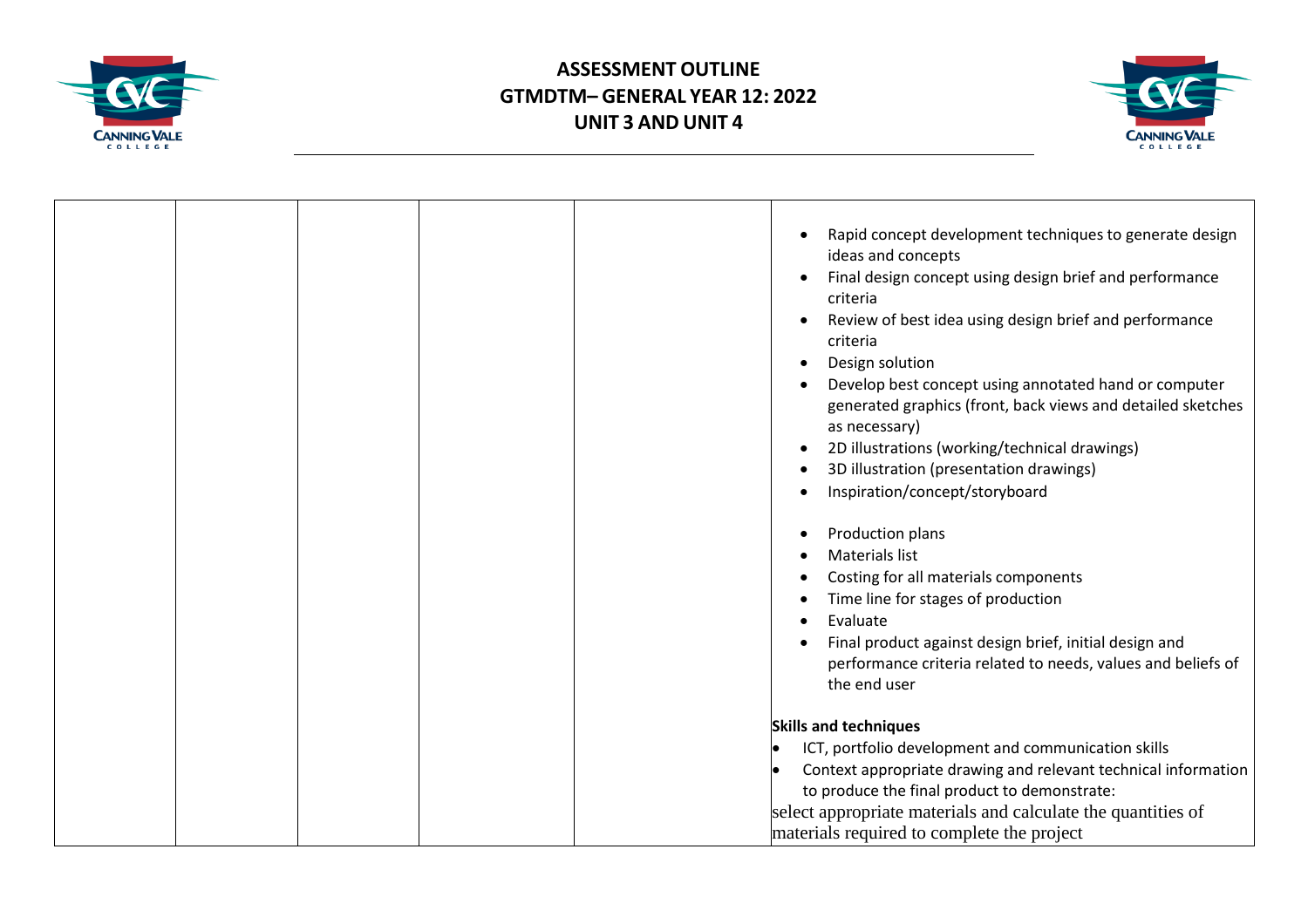



|                   |     | 15% | Term <sub>2</sub><br><b>Weeks 5-10</b><br>Term <sub>3</sub><br>Weeks 1-5 | <b>Task 2: Tool Box Folio</b> | <b>Task 2: Tool Box Folio</b><br><b>Design Fundamentals and Skills</b><br>Investigate<br>$\bullet$<br>Devise<br>Evaluate<br><b>Skills and techniques</b><br>ICT, portfolio development and communication skills<br>Context appropriate drawing and relevant technical information<br>to produce the final product to demonstrate:<br>select appropriate materials and calculate the quantities of materials<br>required to complete the project                                                                                                                                                                                            |
|-------------------|-----|-----|--------------------------------------------------------------------------|-------------------------------|--------------------------------------------------------------------------------------------------------------------------------------------------------------------------------------------------------------------------------------------------------------------------------------------------------------------------------------------------------------------------------------------------------------------------------------------------------------------------------------------------------------------------------------------------------------------------------------------------------------------------------------------|
| <b>Production</b> | 50% | 5%  | Term 1<br>Weeks $1 - 5$                                                  | <b>Task 3: Parts Tray</b>     | <b>Task 3: Parts Tray</b><br><b>Production Management</b><br><b>Production planning</b><br>$\bullet$<br>Ongoing evaluation techniques: diary, journal or portfolio<br>$\bullet$<br>notes and use of photography, to record ongoing<br>progress/decision changes made to the project<br><b>Safety</b><br>Correct use of personal protective equipment (PPE) where<br>$\bullet$<br>applicable<br>Occupational safety and health (OSH) practices appropriate<br>$\bullet$<br>to tasks being undertaken in the workshop<br>Apply risk management strategies in the workshop/studio<br>$\bullet$<br>Assess the condition of tools and machinery |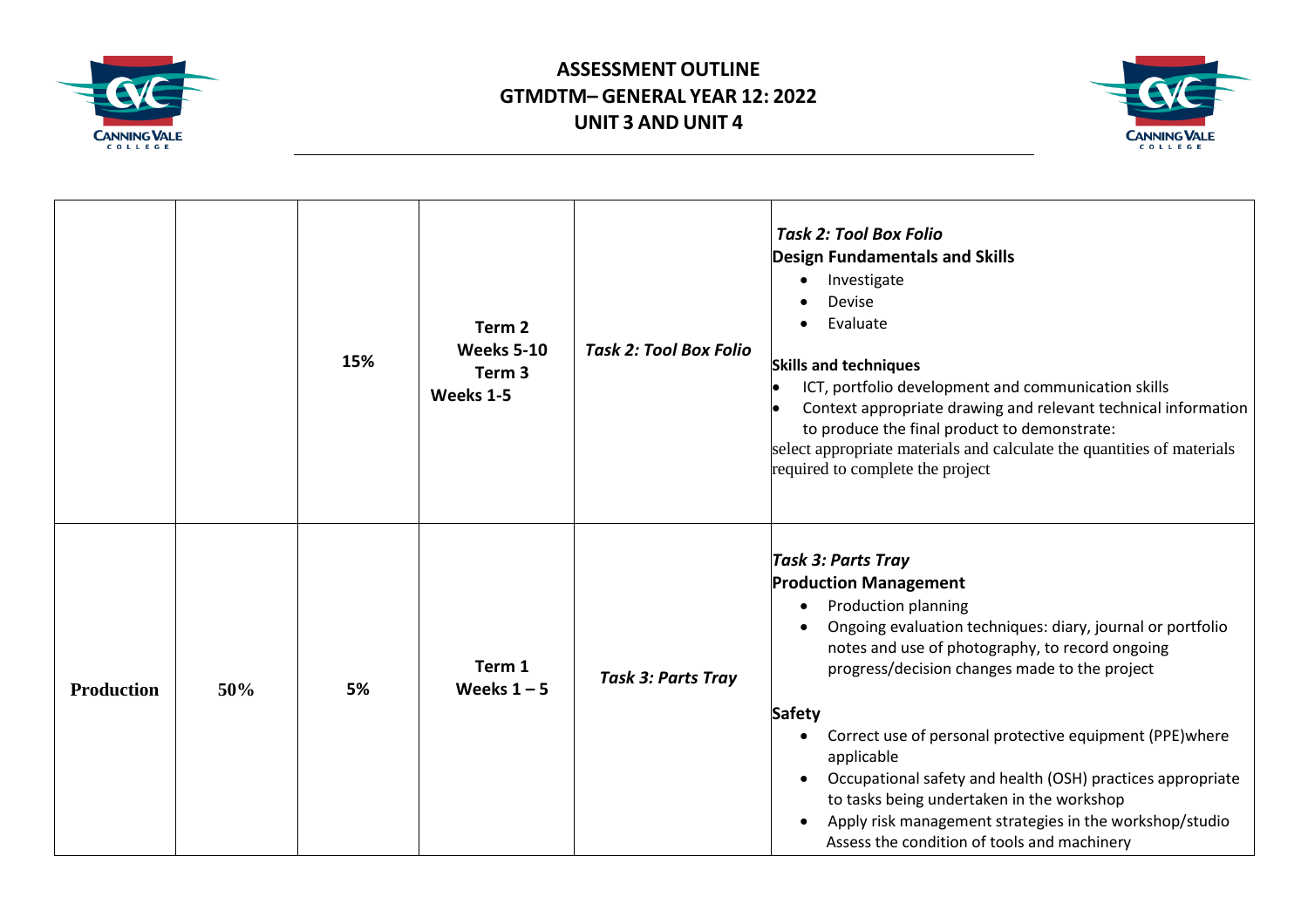



| 10% | Term <sub>2</sub><br><b>Weeks 5 - 10</b><br>Term <sub>3</sub><br><b>Weeks 1 - 5</b> | <b>Task 4: Tool Box</b>     | Task 4: Tool Box<br><b>Production Management</b><br><b>Production planning</b><br>$\bullet$<br>Ongoing evaluation techniques: diary, journal or portfolio<br>notes and use of photography, to record ongoing<br>progress/decision changes made to the project<br>Safety<br>Correct use of personal protective equipment (PPE) where<br>applicable<br>Occupational safety and health (OSH) practices appropriate<br>to tasks being undertaken in the workshop<br>Apply risk management strategies in the workshop/studio<br>$\bullet$<br>Assess the condition of tools and machinery<br><b>Skills and Techniques</b><br>Select and safely apply technical skills using a range of<br>tools and machinery appropriate to context<br>Identify, remove and report blunt, dull or damaged<br>$\bullet$<br>tools and machinery appropriate to context |
|-----|-------------------------------------------------------------------------------------|-----------------------------|-------------------------------------------------------------------------------------------------------------------------------------------------------------------------------------------------------------------------------------------------------------------------------------------------------------------------------------------------------------------------------------------------------------------------------------------------------------------------------------------------------------------------------------------------------------------------------------------------------------------------------------------------------------------------------------------------------------------------------------------------------------------------------------------------------------------------------------------------|
| 10% | Term <sub>2</sub><br>Weeks $6 - 10$<br>Term 3<br><b>Weeks 1 - 7</b>                 | <b>Task 5: Machine Vice</b> | <b>Task 5: Machine Vice</b><br><b>Production Management</b><br>Production planning<br>Ongoing evaluation techniques: diary, journal or portfolio<br>$\bullet$<br>notes and use of photography, to record ongoing<br>progress/decision changes made to the project<br><b>Safety</b><br>Correct use of personal protective equipment (PPE) where<br>applicable<br>Occupational safety and health (OSH) practices appropriate                                                                                                                                                                                                                                                                                                                                                                                                                      |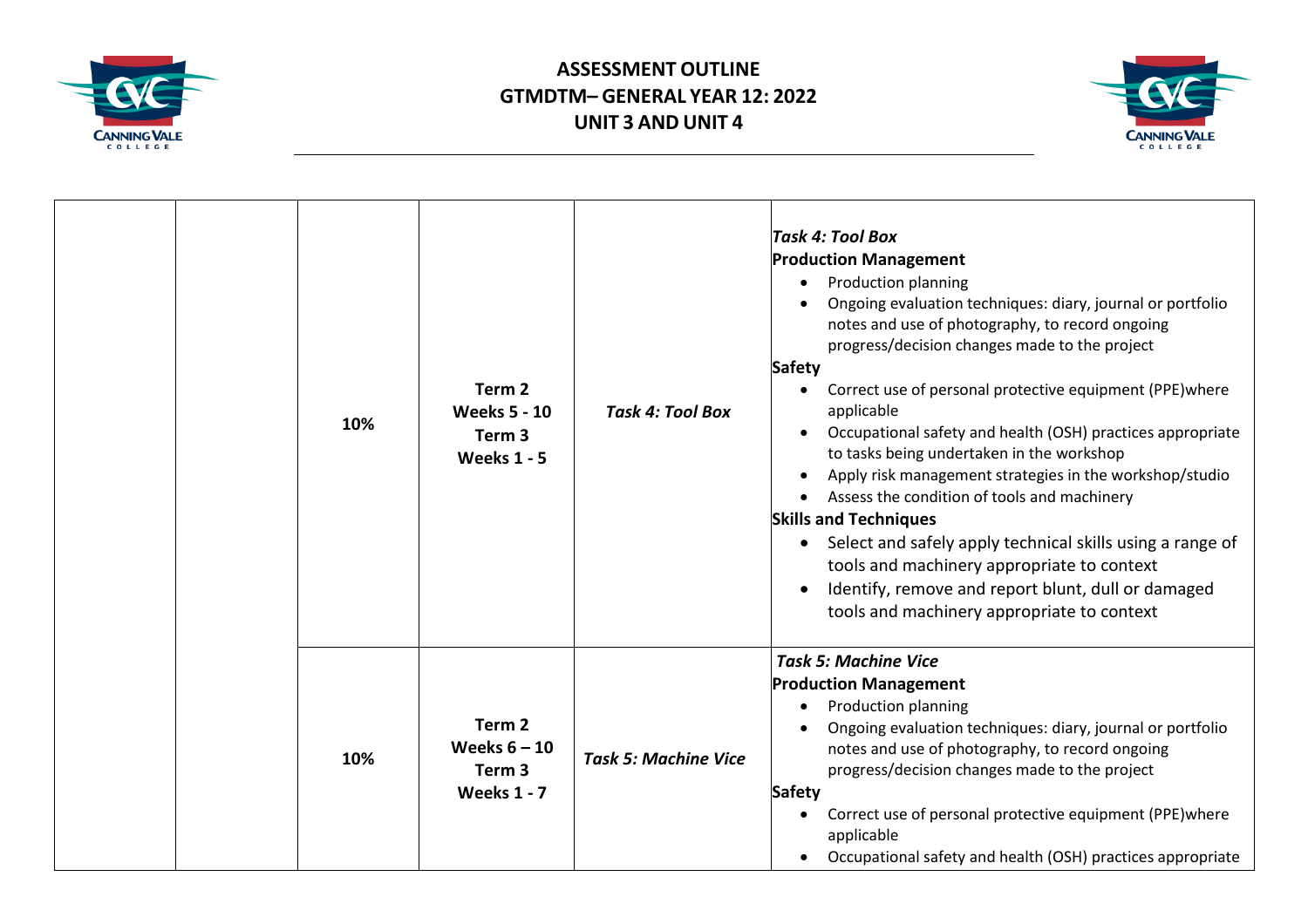



|     |                                     |                       | to tasks being undertaken in the workshop<br>Apply risk management strategies in the workshop/studio<br>$\bullet$<br>Assess the condition of tools and machinery<br>$\bullet$<br><b>Skills and Techniques</b><br>Select and safely apply technical skills using a range of tools<br>$\bullet$<br>and machinery appropriate to context<br>Identify, remove and report blunt, dull or damaged tools and<br>machinery appropriate to context                                                                                                                                                                                                                                                                                       |
|-----|-------------------------------------|-----------------------|---------------------------------------------------------------------------------------------------------------------------------------------------------------------------------------------------------------------------------------------------------------------------------------------------------------------------------------------------------------------------------------------------------------------------------------------------------------------------------------------------------------------------------------------------------------------------------------------------------------------------------------------------------------------------------------------------------------------------------|
| 10% | Term <sub>3</sub><br>Weeks $8 - 10$ | <b>Task 6: Trivet</b> | <b>Task 6: Trivet</b><br><b>Production Management</b><br><b>Production planning</b><br>$\bullet$<br>Safety<br>Correct use of personal protective equipment<br>$\bullet$<br>(PPE) where applicable<br>Occupational safety and health (OSH) practices<br>$\bullet$<br>appropriate to tasks being undertaken in the<br>workshop<br>Apply risk management strategies in the<br>$\bullet$<br>workshop/studio<br>Assess the condition of tools and machinery<br>$\bullet$<br><b>Skills and Techniques</b><br>Select and safely apply technical skills using a range of<br>$\bullet$<br>tools and machinery appropriate to context<br>Identify, remove and report blunt, dull or damaged tools and<br>machinery appropriate to context |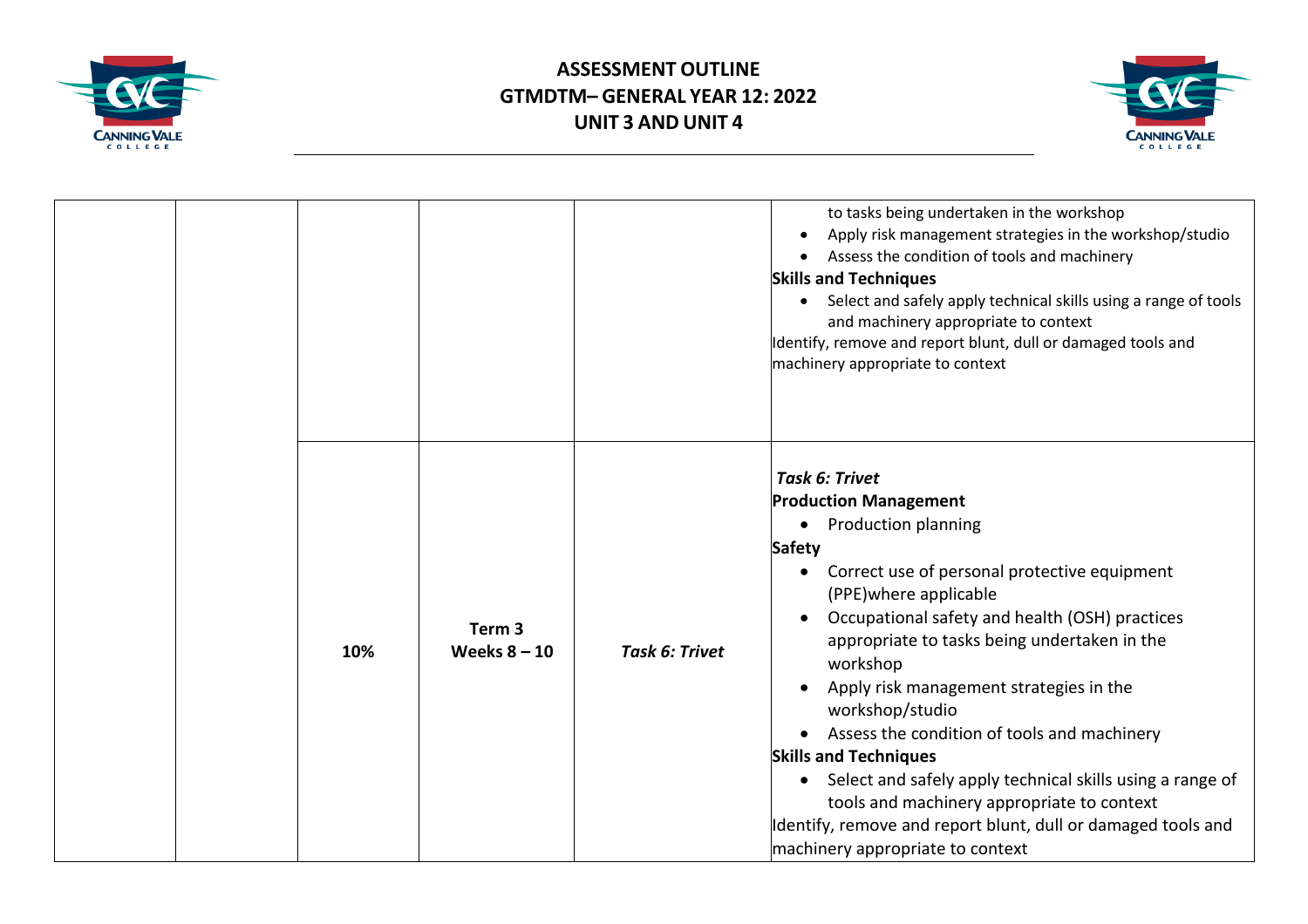



|                 | 5%  |    | Term 1<br><b>Weeks 1 - 5</b>                                   | Task 7:<br><b>Oxy Welding Exercises</b>                     | <b>Task 7: Oxy Welding Exercises</b><br>select and apply appropriate methods of fixing metals together<br>through permanent and non-permanent joining, that could<br>include:<br>welding<br>riveting<br>types of nuts and bolts<br>screws                                                                                                                                                                                                                  |
|-----------------|-----|----|----------------------------------------------------------------|-------------------------------------------------------------|------------------------------------------------------------------------------------------------------------------------------------------------------------------------------------------------------------------------------------------------------------------------------------------------------------------------------------------------------------------------------------------------------------------------------------------------------------|
|                 |     | 5% | Term <sub>2</sub><br><b>Weeks 3-10</b>                         | Task 8:<br><b>MIG Welding Exercises</b>                     | <b>Task 8: MIG Welding Exercises</b><br>select and apply appropriate methods of fixing metals together<br>through permanent and non-permanent joining, that could<br>include:<br>welding<br>riveting<br>■ types of nuts and bolts<br><b>screws</b>                                                                                                                                                                                                         |
|                 |     | 5% | Term <sub>3</sub><br><b>Week 6 - 10</b>                        | Task 9:<br><b>Arc Welding Exercises</b>                     | <b>Task 9: Arc Welding Exercises</b><br>select and apply appropriate methods of fixing metals together<br>through permanent and non-permanent joining, that could<br>include:<br>welding<br>riveting<br>• types of nuts and bolts<br><b>screws</b>                                                                                                                                                                                                         |
| <b>Response</b> | 10% | 5% | Term 1<br><b>Weeks 6 -10</b><br>Term <sub>2</sub><br>Weeks 1-2 | <b>Task 10:</b><br>Semester 1<br>Response<br><b>Booklet</b> | <b>Ferrous, Non-Ferrous and Fixings Worksheet</b><br><b>Materials</b><br>Nature and properties of materials<br>investigate metals<br>ferrous<br>o functional differences between low, medium, high carbon steels<br>cast iron, cast steel<br>metal structure<br>$\bullet$<br>physical characteristics of mild steel<br>metal alloy types and classifications<br>ferrous - steel, cast iron<br>non-ferrous - aluminium alloys, copper alloys, nickel alloys |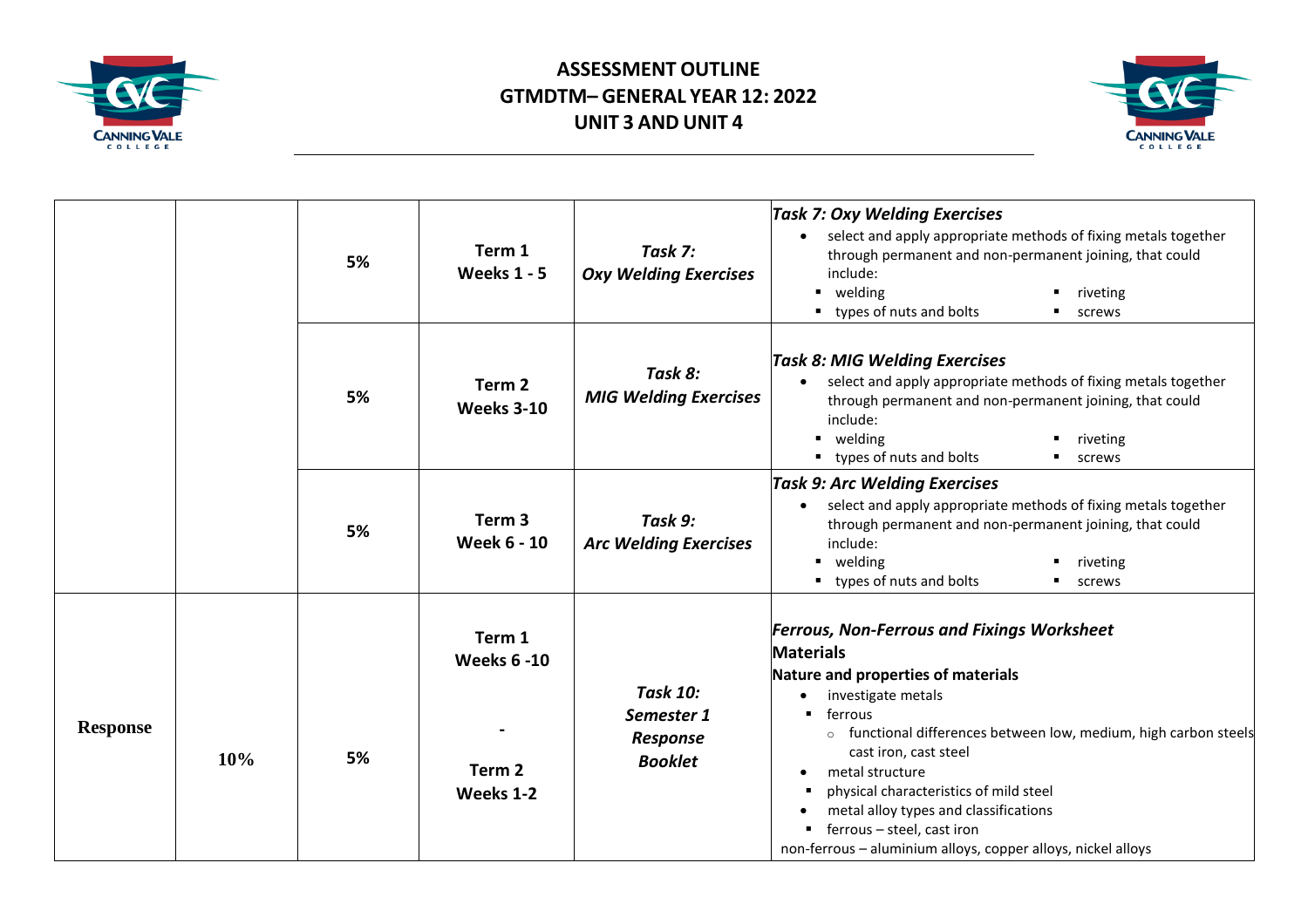



|    |                                                                     |                                                                    | <b>OSH Worksheet</b><br><b>Safety</b><br>Correct use of personal protective equipment (PPE) where<br>$\bullet$<br>applicable<br>Occupational safety and health (OSH) practices appropriate to<br>$\bullet$<br>tasks being undertaken in the workshop<br>Apply risk management strategies in the workshop/studio<br>$\bullet$<br>Recognise need and purpose of materials safety data (MSD) with<br>regard to storage and Handling of hazardous substances and<br>hazardous operations appropriate to situation<br><b>Tools Checklist Worksheet</b><br><b>Skills and techniques</b><br>select and apply appropriate and accurate marking out tools and<br>$\bullet$<br>techniques for measuring and marking out in sheet metal, bar and<br>tube projects, that include the use of:<br>rule<br>■ centre punch<br>· inside/outside callipers<br>square<br>combination squares<br>scriber |
|----|---------------------------------------------------------------------|--------------------------------------------------------------------|--------------------------------------------------------------------------------------------------------------------------------------------------------------------------------------------------------------------------------------------------------------------------------------------------------------------------------------------------------------------------------------------------------------------------------------------------------------------------------------------------------------------------------------------------------------------------------------------------------------------------------------------------------------------------------------------------------------------------------------------------------------------------------------------------------------------------------------------------------------------------------------|
| 5% | Term 2<br>Weeks $7 - 10$<br>Term <sub>3</sub><br><b>Weeks 1 - 8</b> | <b>Task 11:</b><br>Semester 2<br><b>Response</b><br><b>Booklet</b> | <b>Sustainable Materials Worksheet</b><br>the environmental impact of metals production<br>$\blacksquare$ raw material extraction and processing – steel and aluminium<br>end-of-life of a product - recycling and safe disposal<br><b>Materials in context</b><br>examples of re-cycling methods for different metal materials                                                                                                                                                                                                                                                                                                                                                                                                                                                                                                                                                      |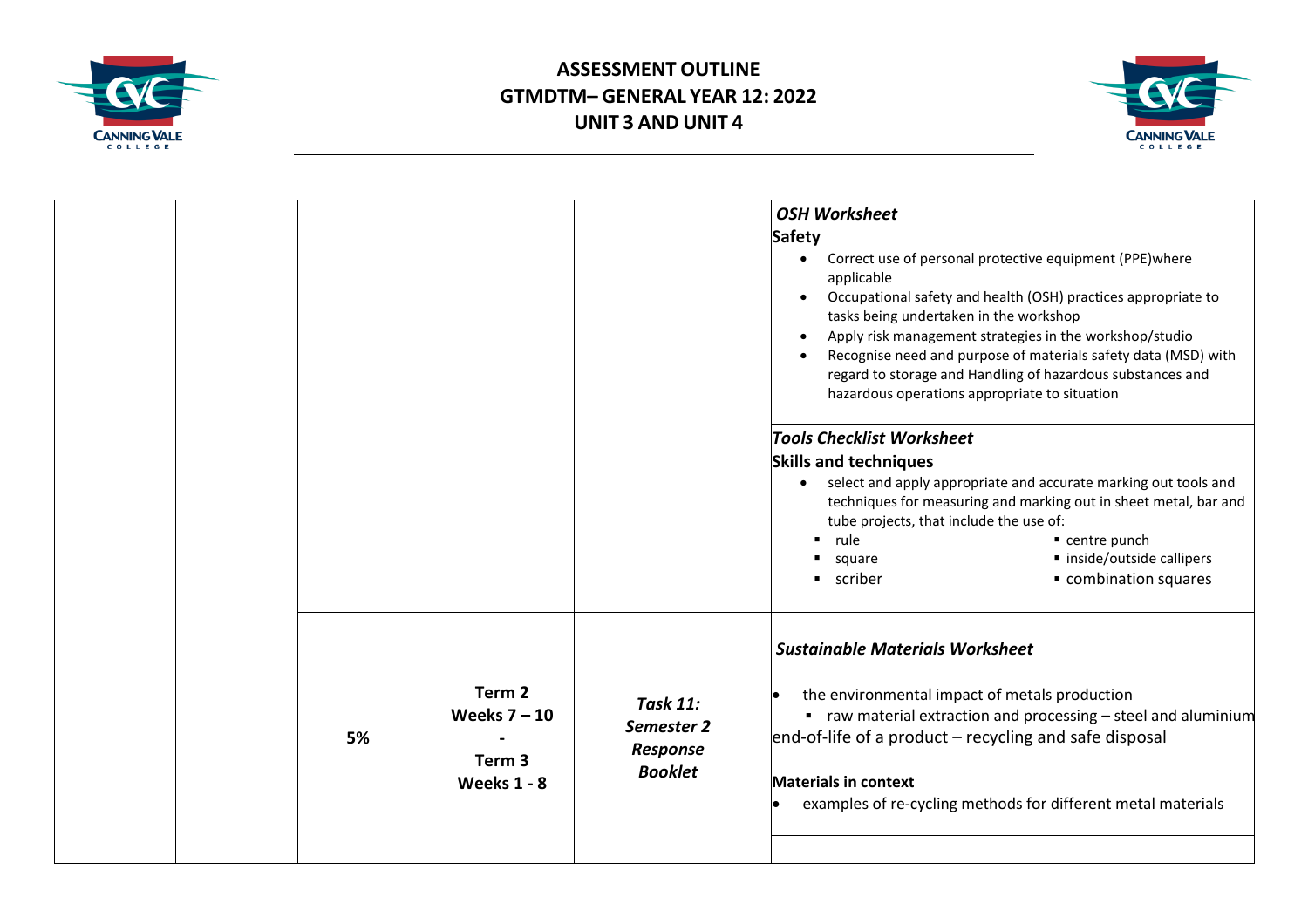



|            |     |     |                              |                                               | <b>Identification, Aesthetics Worksheet</b><br><b>Materials</b><br>applications of the following metal finishes<br>$\bullet$<br>• tin plating<br>painting<br>galvanising<br>• electroplating<br>٠<br>anodising<br>lacquering<br>$\blacksquare$<br>٠<br>enamelling<br>plastic or powder coatings<br>$\blacksquare$<br>$\blacksquare$<br>$\blacksquare$                                                                                                              |
|------------|-----|-----|------------------------------|-----------------------------------------------|--------------------------------------------------------------------------------------------------------------------------------------------------------------------------------------------------------------------------------------------------------------------------------------------------------------------------------------------------------------------------------------------------------------------------------------------------------------------|
|            |     |     |                              |                                               | <b>Physical Properties Worksheet</b><br><b>Materials</b><br>Nature and properties of materials<br>the properties of materials<br>$\bullet$<br>non-ferrous - copper, aluminium<br>the properties of steel using the following terms<br>$\bullet$<br>malleable<br>corrosion resistance<br>٠<br>ductile<br>• thermal conductivity<br>٠<br>· electrical conductivity<br>hardness<br>brittleness<br>relationship between properties and end uses of metals<br>$\bullet$ |
| <b>EST</b> | 15% | 15% | Term 2<br><b>Weeks 3 - 4</b> | <b>Task 12:</b><br><b>Externally Set Task</b> | <b>Task 12: Externally Set Task</b><br><b>Design</b><br>Design fundamentals and skills<br>investigate<br>$\bullet$<br>designs in practice<br>needs, values and beliefs of the designer/developer<br>sources of design inspiration<br>performance criteria for products                                                                                                                                                                                             |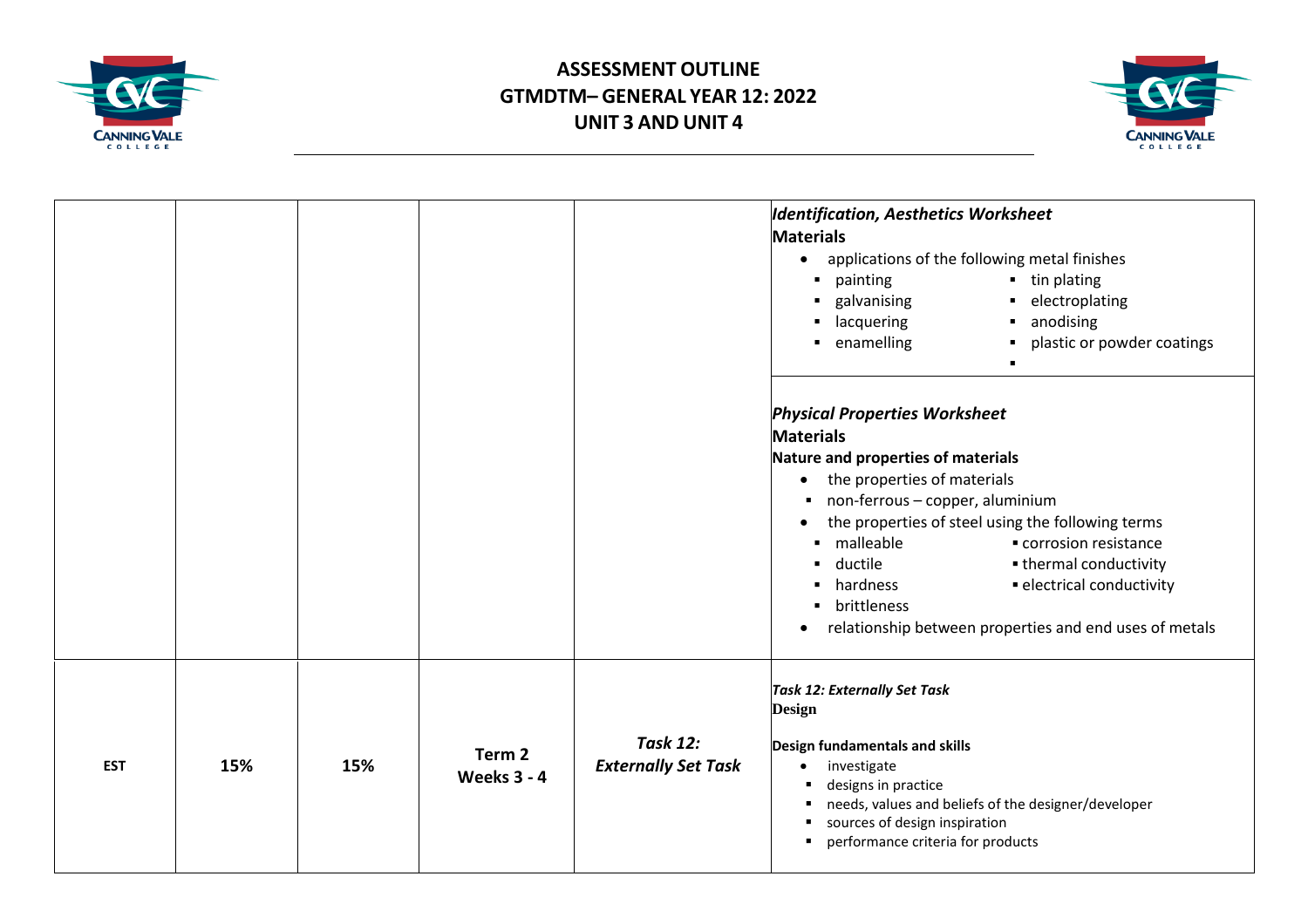



| application of design fundamentals and factors affecting design               |
|-------------------------------------------------------------------------------|
| aesthetics<br>o measurements<br>$\circ$                                       |
| function<br>o environmental impact and consideration                          |
| o safety<br>cost<br>$\circ$                                                   |
| <b>Devise</b>                                                                 |
| Using communication and documentation techniques<br>$\bullet$                 |
| Sketching and drawing<br>$\bullet$                                            |
| Rendering<br>$\bullet$                                                        |
| Annotating<br>$\bullet$                                                       |
| Understanding the elements and principles of design where applicable in       |
| context                                                                       |
| Line<br>$\bullet$                                                             |
| Shape                                                                         |
| Form<br>٠                                                                     |
| Texture<br>٠                                                                  |
| Contrast<br>$\bullet$                                                         |
| Proportion<br>٠                                                               |
| <b>Balance</b><br>٠                                                           |
| Colour<br>$\bullet$                                                           |
|                                                                               |
| Rapid concept development techniques to generate design ideas<br>$\bullet$    |
| and concepts                                                                  |
| Final design concept using design brief and performance criteria<br>$\bullet$ |
| Review of best idea using design brief and performance criteria<br>$\bullet$  |
| Design solution<br>$\bullet$                                                  |
| Develop best concept using annotated hand or computer<br>$\bullet$            |
| generated graphics (front, back views and detailed sketches as                |
| necessary)                                                                    |
| 2D illustrations (working/technical drawings)<br>$\bullet$                    |
| 3D illustration (presentation drawings)<br>$\bullet$                          |
| Inspiration/concept/storyboard<br>$\bullet$                                   |
|                                                                               |
| Production plans<br>$\bullet$                                                 |
|                                                                               |